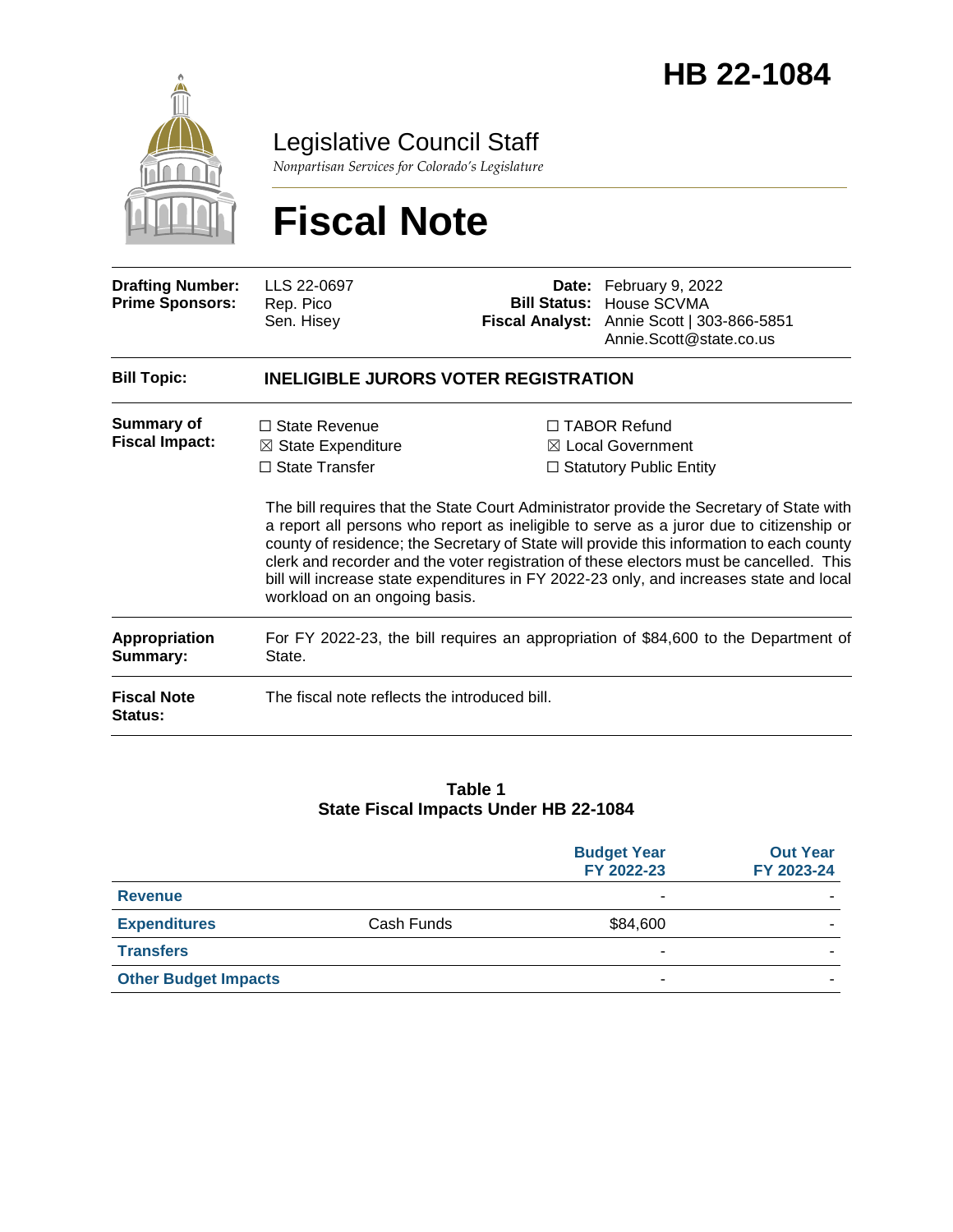Page 2

### February 9, 2022 **HB 22-1084**

#### **Summary of Legislation**

The bill requires that, on a monthly basis, the State Court Administrator provide the Secretary of State with a report of all persons who report as ineligible to serve as a trial or grand juror because they are either not a citizen or do not reside in the county in which they are summoned for juror service. On a monthly basis, the Secretary of State will provide this information to each county clerk and recorder. The county clerk and recorder must cancel the registration of these electors.

#### **State Expenditures**

This bill impacts state expenditures in two main areas, as outlined below.

**Department of State.** For FY 2022-23 only, the bill increases state cash fund expenditures by \$84,600 in the Department of State to make changes to the Statewide Voter Registration System (SCORE). These changes will allow SCORE to receive data from the Judicial Department, and to send data to each county clerk and recorder. These system modifications require 720 hours of contract staff time at a rate of \$120 per hour. The fiscal notes assumes that the data provided by the Judicial Department will contain the necessary information required to identify the ineligible elector within SCORE and to confirm it is the correct person, including full first and last name, full date of birth, county, and either prior address or last four digits of the elector's social security number. The bill will also increase the Department of State workload on an ongoing basis to oversee and process the data transfers.

**Judicial Department.** The bill requires information technology staff in the Judicial Department to create a new code in the case management system to identify persons who are ineligible to serve as a juror for the reasons outlined in the bill, and build out reporting capabilities to provide the information to the Department of State. In addition, the court services staff will have an increase in workload to provide the required data. This workload increase does not require additional appropriations.

#### **Local Government**

County clerk and recorders must review the reports issued by the Secretary of State and cancel voter registrations as required by the bill. This workload is minimal and is not expected to increase county expenditures.

#### **Effective Date**

The bill takes effect upon signature of the Governor, or upon becoming law without his signature.

### **State Appropriations**

For FY 2022-23, the bill requires an appropriation of \$84,600 to the Department of State from the Department of State Cash Fund.